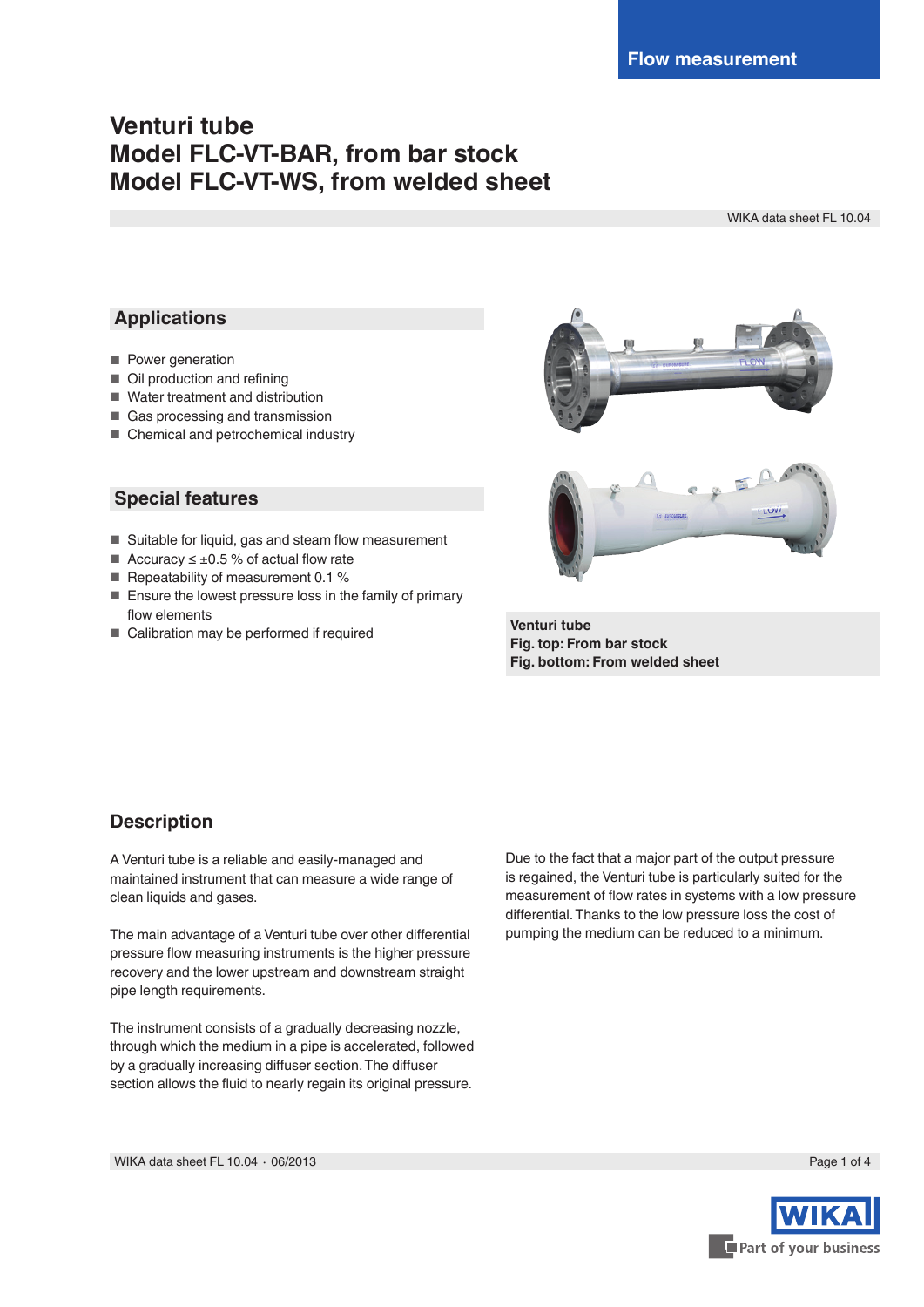## **General data**

### **Design**

The design is calculated in accordance with the following standards

■ ISO 5167-4

■ ASME MFC3

### **Nominal size and pipe schedule**

All nominal sizes are available in accordance with the relevant standard. The pipe schedule must be specified by the customer.

Standards cover diameters from 2 ... 48" (25 ... 1,200 mm), larger diameters are available on request.

### **Nominal pressure rating**

Available in accordance with all relevant standards.

#### **Materials**

A wide range of materials is available.

#### **Pressure tappings**

The best solution depends on the application and will be created individually.





**Annular chamber tap, welded ring**







#### **Mounting options**



### **Sealing faces for flanged version**



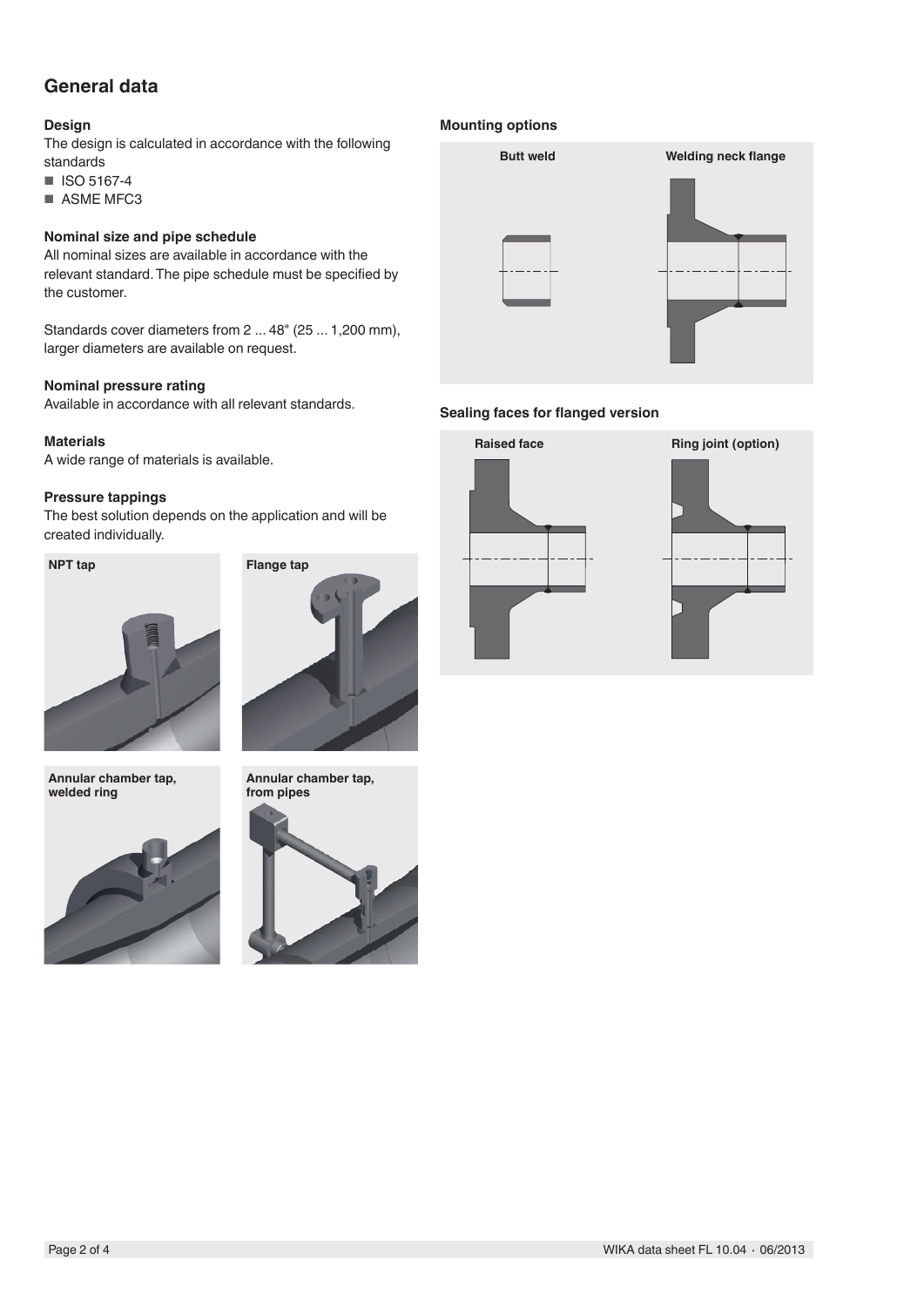## **Venturi tube, model FLC-VT-BAR, from bar stock**

### **Specifications**

### **Description**

Model FLC-VT-BAR is manufactured from a bar of solid body material. In this model the convergent sections, i.e. the throat and the entrance cylinder, are machined from this solid body material.

### **Nominal size**

50 ... 250 mm

### **β-ratio:**

0.4 ... 0.75



2 x 105 ... 1 x 106

## **Accuracy**

**Reynolds number** 2 x 105 ... 1 x 106

≤ ±1.5 % of full scale flow rate

**Accuracy**

≤ ±0.5 % of full scale flow rate



## **Venturi tube, model FLC-VT-WS, from welded sheet**

### **Specifications**

### **Description**

Model FLC-VT-WS is a classical Venturi tube, which is manufactured from welded sheets. For smaller nominal sizes the throat section is machined from a single piece.

### **Nominal size**

200 ... 1,200 mm

### **β-ratio:**

0.4 ... 0.7